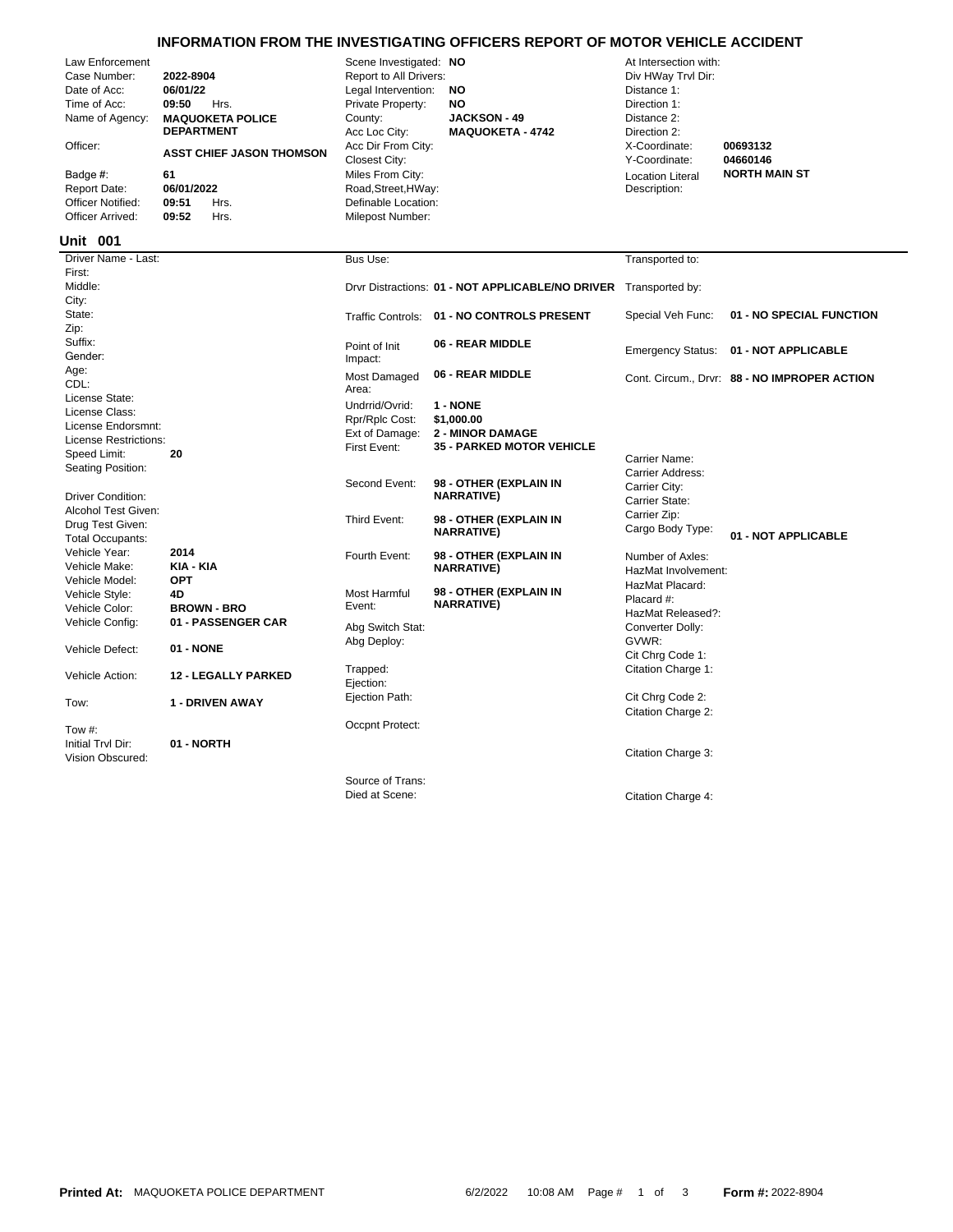## **002 Unit**

| Driver Name - Last:            | Bus Use:                                | Transported to:          |
|--------------------------------|-----------------------------------------|--------------------------|
| First:                         |                                         |                          |
| Middle:                        | Drvr Distractions: 99 - UNKNOWN         | Transported by:          |
| City:                          |                                         |                          |
| State:                         | <b>Traffic Controls:</b>                | Special Veh Func:        |
| Zip:                           |                                         |                          |
| Suffix:                        | Point of Init                           | <b>Emergency Status:</b> |
| Gender:                        | Impact:                                 |                          |
| Age:                           | Most Damaged                            | Cont. Circum., Drvr:     |
| CDL:                           | Area:                                   |                          |
| License State:                 | Undrrid/Ovrid:                          |                          |
| License Class:                 | Rpr/Rplc Cost:                          |                          |
| License Endorsmnt:             | Ext of Damage:                          |                          |
| <b>License Restrictions:</b>   | 72 - HIT AND RUN<br>First Event:        |                          |
| Speed Limit:                   |                                         | Carrier Name:            |
| Seating Position:              |                                         | Carrier Address:         |
|                                | 72 - HIT AND RUN<br>Second Event:       | Carrier City:            |
| <b>Driver Condition:</b>       |                                         | Carrier State:           |
| Alcohol Test Given:            | 72 - HIT AND RUN                        | Carrier Zip:             |
| Drug Test Given:               | Third Event:                            | Cargo Body Type:         |
| <b>Total Occupants:</b>        |                                         |                          |
| Vehicle Year:                  | 72 - HIT AND RUN<br>Fourth Event:       | Number of Axles:         |
| Vehicle Make:                  |                                         | HazMat Involvement:      |
| Vehicle Model:                 |                                         | HazMat Placard:          |
| Vehicle Style:                 | 72 - HIT AND RUN<br><b>Most Harmful</b> | Placard #:               |
| Vehicle Color:<br>SILVER - SIL | Event:                                  | HazMat Released?:        |
| Vehicle Config:                | Abg Switch Stat:                        | Converter Dolly:         |
|                                | Abg Deploy:                             | GVWR:                    |
| Vehicle Defect:                |                                         | Cit Chrg Code 1:         |
|                                | Trapped:                                | Citation Charge 1:       |
| Vehicle Action:                | Ejection:                               |                          |
|                                | Ejection Path:                          | Cit Chrg Code 2:         |
| Tow:                           |                                         | Citation Charge 2:       |
|                                | Occpnt Protect:                         |                          |
| Tow #:                         |                                         |                          |
| Initial Trvl Dir:              |                                         | Citation Charge 3:       |
| Vision Obscured:               |                                         |                          |
|                                | Source of Trans:                        |                          |
|                                | Died at Scene:                          |                          |
|                                |                                         | Citation Charge 4:       |

## **Accident Environment**

| First Harmful Event Loc:   | 02 - SHOULDER                 | <b>Roadway Characteristics</b> |                                                       |
|----------------------------|-------------------------------|--------------------------------|-------------------------------------------------------|
|                            |                               |                                |                                                       |
| Manner of Crash/Collision: | 03 - REAR END (FRONT TO REAR) | Environment:                   | 01 - NONE APPARENT                                    |
| Light Conditions:          | <b>1 - DAYLIGHT</b>           | Roadway:                       | 01 - NONE APPARENT                                    |
| <b>Weather Conditions:</b> | 01 - CLEAR                    |                                |                                                       |
|                            |                               | Type of Road Junc/Feat:        | 01 - NON-JUNCTION/NO SPECIAL FEATURE                  |
| Surface Conditions:        | $01 - DRY$                    |                                |                                                       |
|                            |                               | FRA No.:                       |                                                       |
|                            |                               | Horizontal Alignment:          |                                                       |
| Workzone Related:          | <b>NO</b>                     | <b>Vertical Alignment:</b>     |                                                       |
| Activity:                  |                               |                                |                                                       |
| Location:                  |                               |                                |                                                       |
| Type:                      |                               |                                | First Harmful Evt of Crash: 35 - PARKED MOTOR VEHICLE |
| <b>Workers Present:</b>    |                               |                                |                                                       |
|                            |                               |                                |                                                       |
| <b>Narrative</b>           |                               |                                |                                                       |

Unit one was unoccupied and legally parked in the 100 block of North Main Street. Per witnesses unit two (unknown) was parked behind unit one. When unit two went to leave the<br>parking spot it lunged forward and rear end uni contacted by law enforcement and left the scene before officer arrived. Information on unit two is unknown at this time. Witnesses said unit two was an older vehicle /car, silver in color, 4 door with male driver.